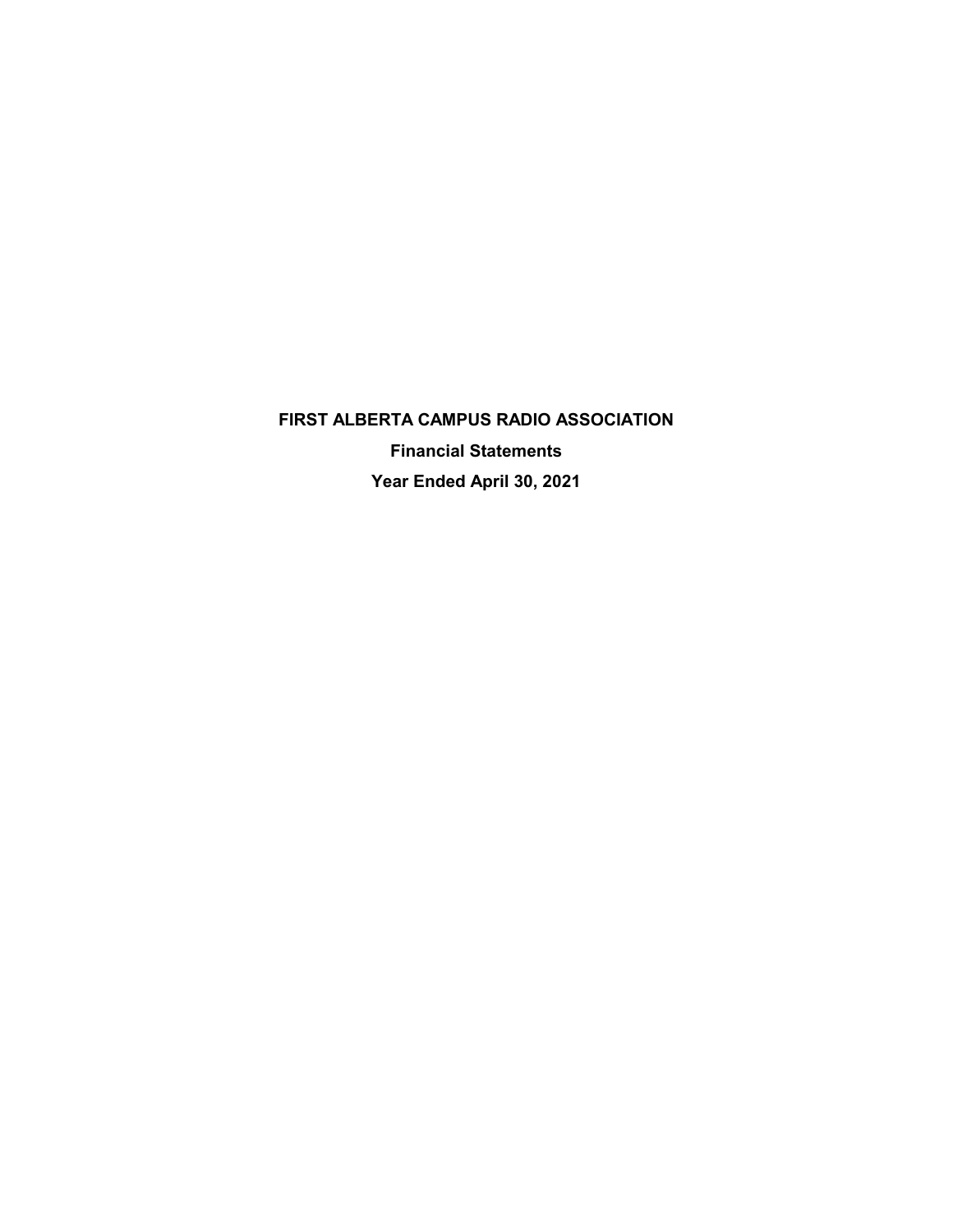|                                        | Page     |
|----------------------------------------|----------|
| <b>INDEPENDENT AUDITOR'S REPORT</b>    | $3 - 4$  |
| <b>FINANCIAL STATEMENTS</b>            |          |
| <b>Statement of Financial Position</b> | 5        |
| <b>Statement of Operations</b>         | 6        |
| Statement of Changes in Net Assets     | 7        |
| <b>Statement of Cash Flows</b>         | 8        |
| <b>Notes to Financial Statements</b>   | $9 - 12$ |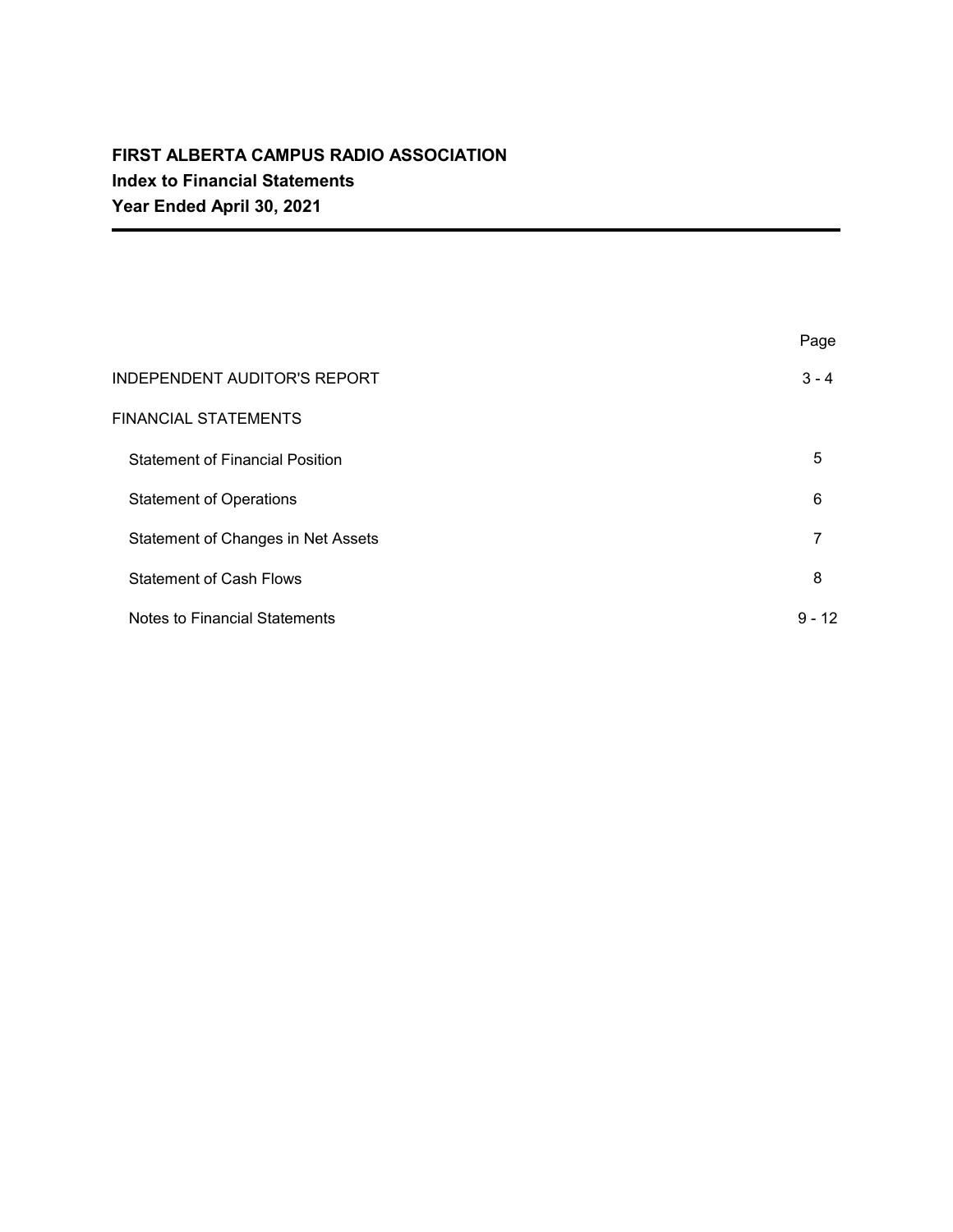Independent Auditor's Report to the Members of First Alberta Campus Radio Association *(continued)*

SUITE 804, 10235 - 101 STREET NW EDMONTON, ALBERTA T5J 3G1

## **INDEPENDENT AUDITOR'S REPORT**

To the Members of First Alberta Campus Radio Association

#### *Qualified Opinion*

We have audited the financial statements of First Alberta Campus Radio Association (the Association), which comprise the statement of financial position as at April 30, 2021, and the statements of operations, changes in net assets and cash flows for the year then ended, and notes to the financial statements, including a summary of significant accounting policies.

In our opinion, except for the possible effects of the matter described in the *Basis for Qualified Opinion* section of our report, the accompanying financial statements present fairly, in all material respects, the financial position of the Association as at April 30, 2021, and the results of its operations and its cash flows for the year then ended in accordance with Canadian accounting standards for not-for-profit organizations.

#### *Basis for Qualified Opinion*

In common with many charitable organizations, the Association derives revenue from various sources such as fundraising and donations, the completeness of which is not susceptible to satisfactory audit verification. Accordingly, our verification of revenue from these sources was limited to the amounts recorded in the records of the Association and we were not able to determine whether any adjustments might be necessary to operations, assets or net assets.

We conducted our audit in accordance with Canadian generally accepted auditing standards. Our responsibilities under those standards are further described in the *Auditor's Responsibilities for the Audit of the Financial Statements* section of our report. We are independent of the Association in accordance with the ethical requirements that are relevant to our audit of the financial statements in Canada, and we have fulfilled our other ethical responsibilities in accordance with those requirements. We believe that the audit evidence we have obtained is sufficient and appropriate to provide a basis for our qualified audit opinion.

## *Responsibilities of Management and Those Charged with Governance for the Financial Statements*

Management is responsible for the preparation and fair presentation of the financial statements in accordance with Canadian accounting standards for not-for-profit organizations, and for such internal control as management determines is necessary to enable the preparation of financial statements that are free from material misstatement, whether due to fraud or error.

In preparing the financial statements, management is responsible for assessing the Association's ability to continue as a going concern, disclosing, as applicable, matters relating to going concern and using the going concern basis of accounting unless management either intends to liquidate the Association or to cease operations, or has no realistic alternative but to do so.

Those charged with governance are responsible for overseeing the Association's financial reporting process.

 *(continues)*

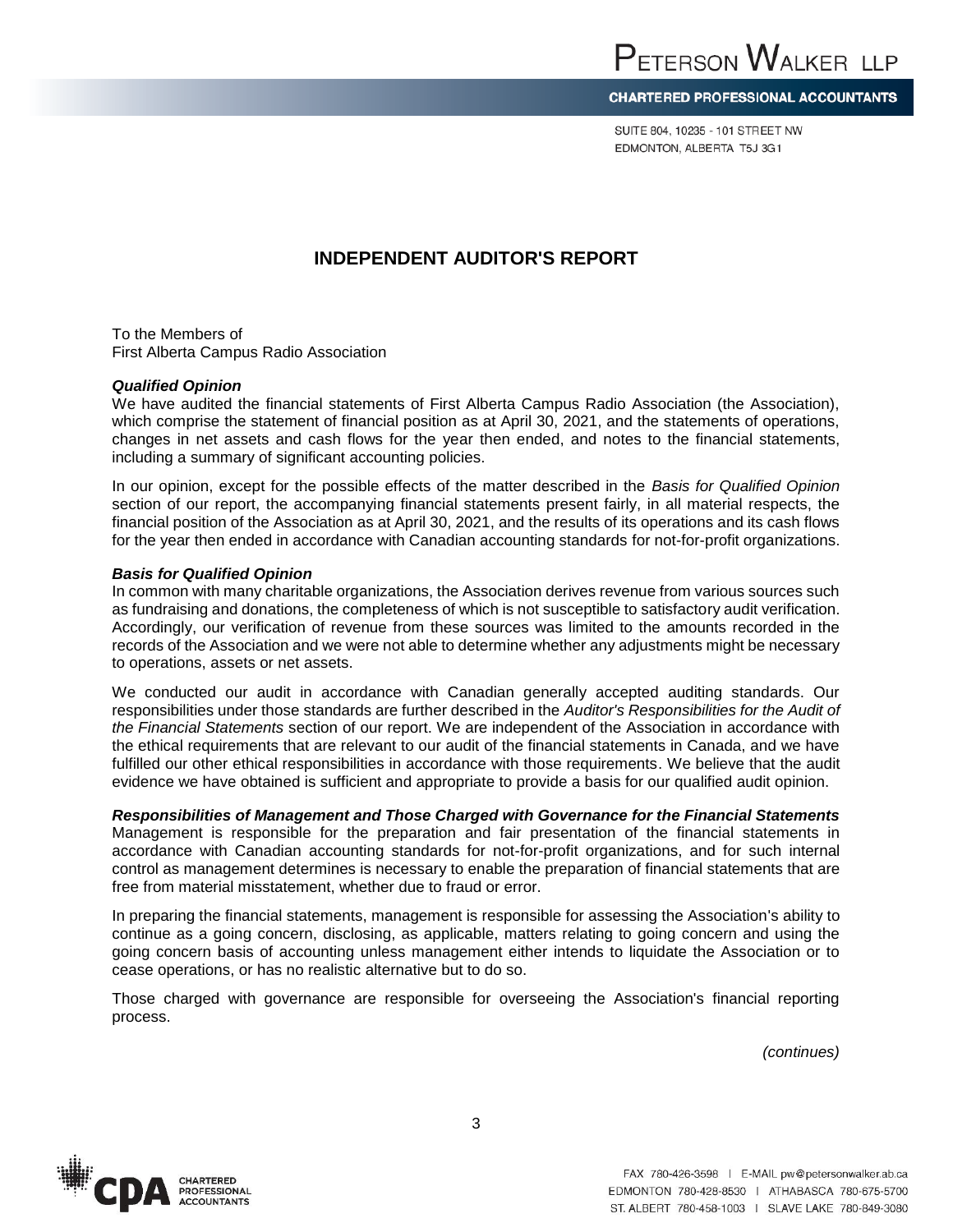Independent Auditor's Report to the Members of First Alberta Campus Radio Association *(continued)*

#### *Auditor's Responsibilities for the Audit of the Financial Statements*

Our objectives are to obtain reasonable assurance about whether the financial statements as a whole are free from material misstatement, whether due to fraud or error, and to issue an auditor's report that includes our opinion. Reasonable assurance is a high level of assurance, but is not a guarantee that an audit conducted in accordance with Canadian generally accepted auditing standards will always detect a material misstatement when it exists. Misstatements can arise from fraud or error and are considered material if, individually or in the aggregate, they could reasonably be expected to influence the economic decisions of users taken on the basis of these financial statements. As part of an audit in accordance with Canadian generally accepted auditing standards, we exercise professional judgment and maintain professional skepticism throughout the audit. We also:

- Identify and assess the risks of material misstatement of the financial statements, whether due to fraud or error, design and perform audit procedures responsive to those risks, and obtain audit evidence that is sufficient and appropriate to provide a basis for our opinion. The risk of not detecting a material misstatement resulting from fraud is higher than for one resulting from error, as fraud may involve collusion, forgery, intentional omissions, misrepresentations, or the override of internal control.
- Obtain an understanding of internal control relevant to the audit in order to design audit procedures that are appropriate in the circumstances, but not for the purpose of expressing an opinion on the effectiveness of the Association's internal control.
- Evaluate the appropriateness of accounting policies used and the reasonableness of accounting estimates and related disclosures made by management.
- Conclude on the appropriateness of management's use of the going concern basis of accounting and, based on the audit evidence obtained, whether a material uncertainty exists related to events or conditions that may cast significant doubt on the Association's ability to continue as a going concern. If we conclude that a material uncertainty exists, we are required to draw attention in our auditor's report to the related disclosures in the financial statements or, if such disclosures are inadequate, to modify our opinion. Our conclusions are based on the audit evidence obtained up to the date of our auditor's report. However, future events or conditions may cause the Association to cease to continue as a going concern.
- Evaluate the overall presentation, structure and content of the financial statements, including the disclosures, and whether the financial statements represent the underlying transactions and events in a manner that achieves fair presentation.

We communicate with those charged with governance regarding, among other matters, the planned scope and timing of the audit and significant audit findings, including any significant deficiencies in internal control that we identify during our audit.

Edmonton, Alberta

Steeren Walker LLP

August 16, 2021 CHARTERED PROFESSIONAL ACCOUNTANTS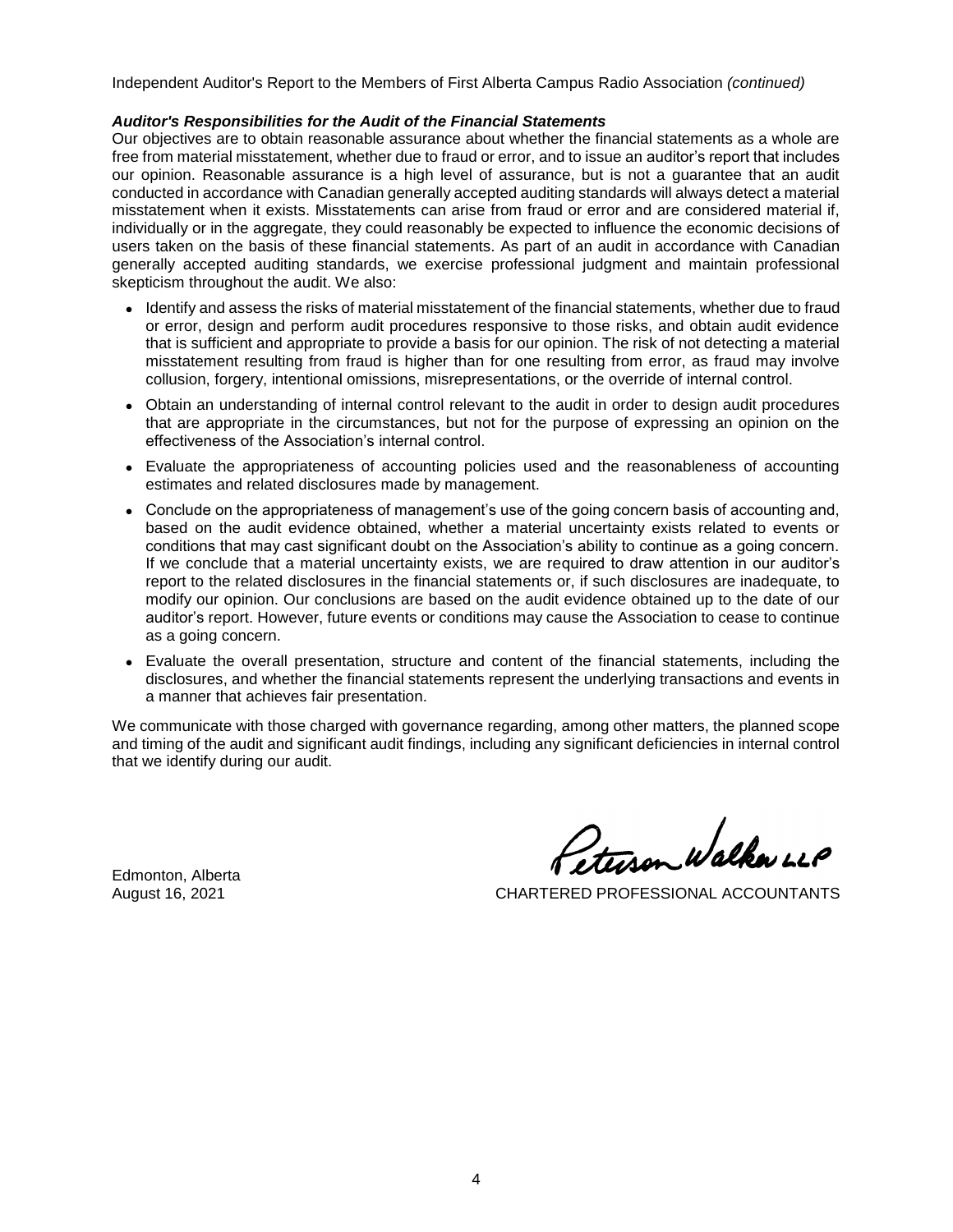## **FIRST ALBERTA CAMPUS RADIO ASSOCIATION**

**Statement of Financial Position**

**April 30, 2021**

|                                                                                           | 2021                               | 2020                              |
|-------------------------------------------------------------------------------------------|------------------------------------|-----------------------------------|
| <b>ASSETS</b>                                                                             |                                    |                                   |
| <b>CURRENT</b><br>Cash (Note 3)<br>Accounts receivable (Note 10)<br>Prepaid expenses      | \$<br>532,011<br>145,644<br>14,516 | \$<br>587,550<br>26,461<br>16,966 |
|                                                                                           | \$<br>692,171                      | \$<br>630,977                     |
| <b>LIABILITIES AND NET ASSETS</b><br><b>CURRENT</b>                                       |                                    |                                   |
| Accounts payable and accrued liabilities (Notes 4, 10)<br>Deferred contributions (Note 5) | \$<br>65,471<br>68,688             | \$<br>24,642<br>79,361            |
|                                                                                           | 134,159                            | 104,003                           |
| <b>NET ASSETS</b><br>Internally restricted funds (Note 6)<br>Unrestricted                 | 200,000<br>358,012                 | 291,000<br>235,974                |
|                                                                                           | 558,012                            | 526,974                           |
|                                                                                           | 692,171                            | \$<br>630,977                     |

LEASE COMMITMENT *(Note 7)*

## **APPROVED BY THE BOARD**

\_\_\_\_\_\_\_\_\_\_\_\_\_\_\_\_\_\_\_\_\_\_\_\_\_\_\_\_\_ *Director*

\_\_\_\_\_\_\_\_\_\_\_\_\_\_\_\_\_\_\_\_\_\_\_\_\_\_\_\_\_ *Director*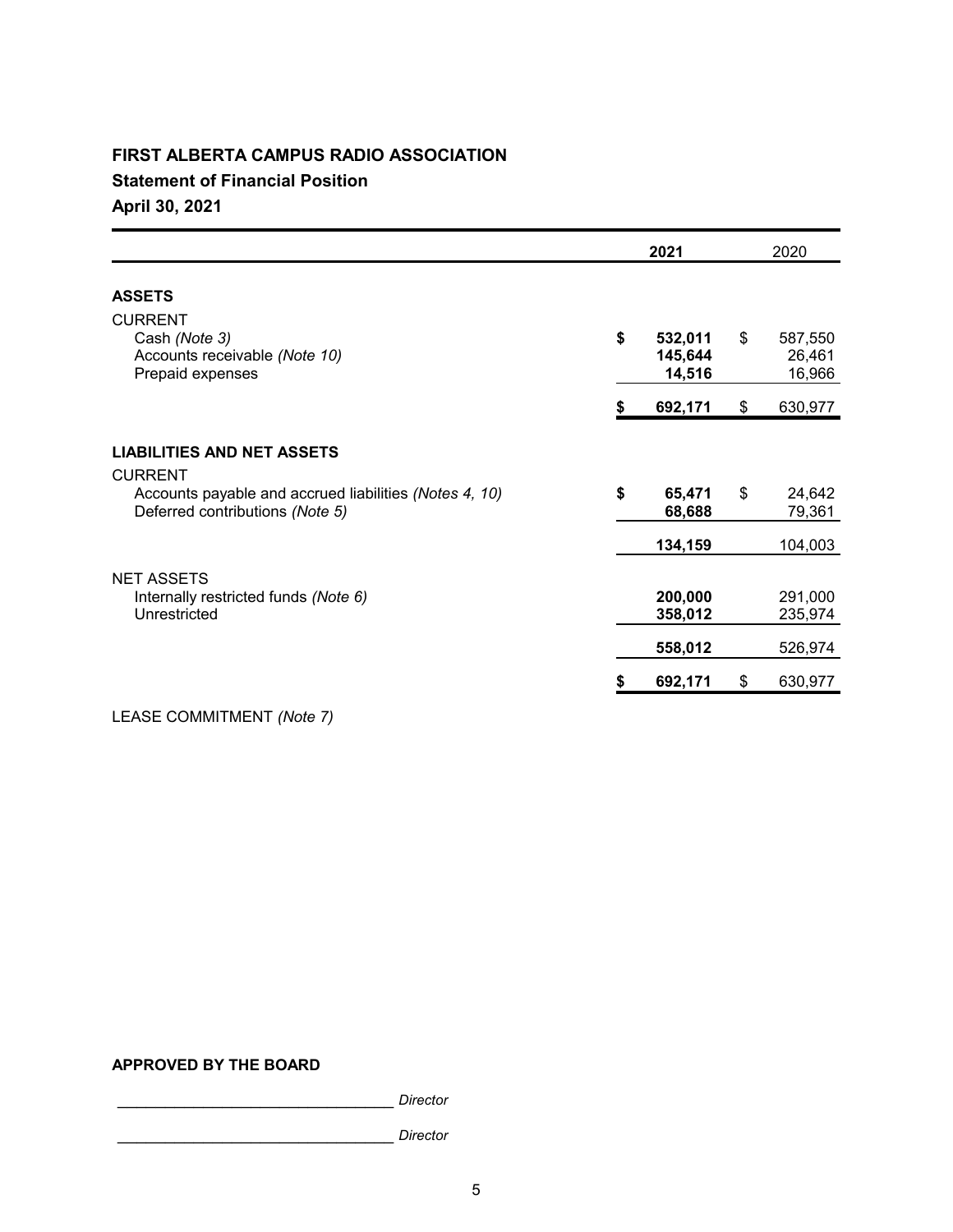## **FIRST ALBERTA CAMPUS RADIO ASSOCIATION**

# **Statement of Operations**

# **Year Ended April 30, 2021**

|                                                                                                                                                                                                                                                                                                               | 2021                                                                                                                                                 | 2020                                                                                                                                     |
|---------------------------------------------------------------------------------------------------------------------------------------------------------------------------------------------------------------------------------------------------------------------------------------------------------------|------------------------------------------------------------------------------------------------------------------------------------------------------|------------------------------------------------------------------------------------------------------------------------------------------|
| <b>REVENUE</b><br>Student fees:                                                                                                                                                                                                                                                                               |                                                                                                                                                      |                                                                                                                                          |
| Undergraduate<br>Graduate                                                                                                                                                                                                                                                                                     | \$<br>136,959<br>18,657                                                                                                                              | \$<br>125,152<br>13,360                                                                                                                  |
| Fundraising and donations<br>Grants (Note 8)<br>Casino<br>Advertising<br>Interest and other                                                                                                                                                                                                                   | 103,550<br>94,612<br>27,145<br>22,781<br>3,106                                                                                                       | 105,604<br>25,537<br>51,113<br>15,297<br>4,410                                                                                           |
|                                                                                                                                                                                                                                                                                                               | 406,810                                                                                                                                              | 340,473                                                                                                                                  |
| <b>EXPENSES</b><br>Salaries and benefits<br>Repairs and maintenance<br>Office (Note 9)<br>Fun drive<br>Operating agreement<br>Professional fees<br>Telephone<br>Insurance<br>Memberships and licenses<br>Rental<br>Non-recoverable GST<br>Travel and parking<br>Interest and bank charges<br><b>Bad debts</b> | 282,863<br>20,850<br>15,297<br>11,040<br>10,476<br>9,113<br>7,411<br>6,402<br>5,349<br>1,942<br>1,863<br>1,775<br>1,391<br>$\blacksquare$<br>375,772 | 218,401<br>14,375<br>29,778<br>8,282<br>10,776<br>5,398<br>7,128<br>6,499<br>4,766<br>2,239<br>1,951<br>2,867<br>506<br>1,000<br>313,966 |
| <b>REVENUE OVER EXPENSES</b>                                                                                                                                                                                                                                                                                  | \$<br>31,038                                                                                                                                         | \$<br>26,507                                                                                                                             |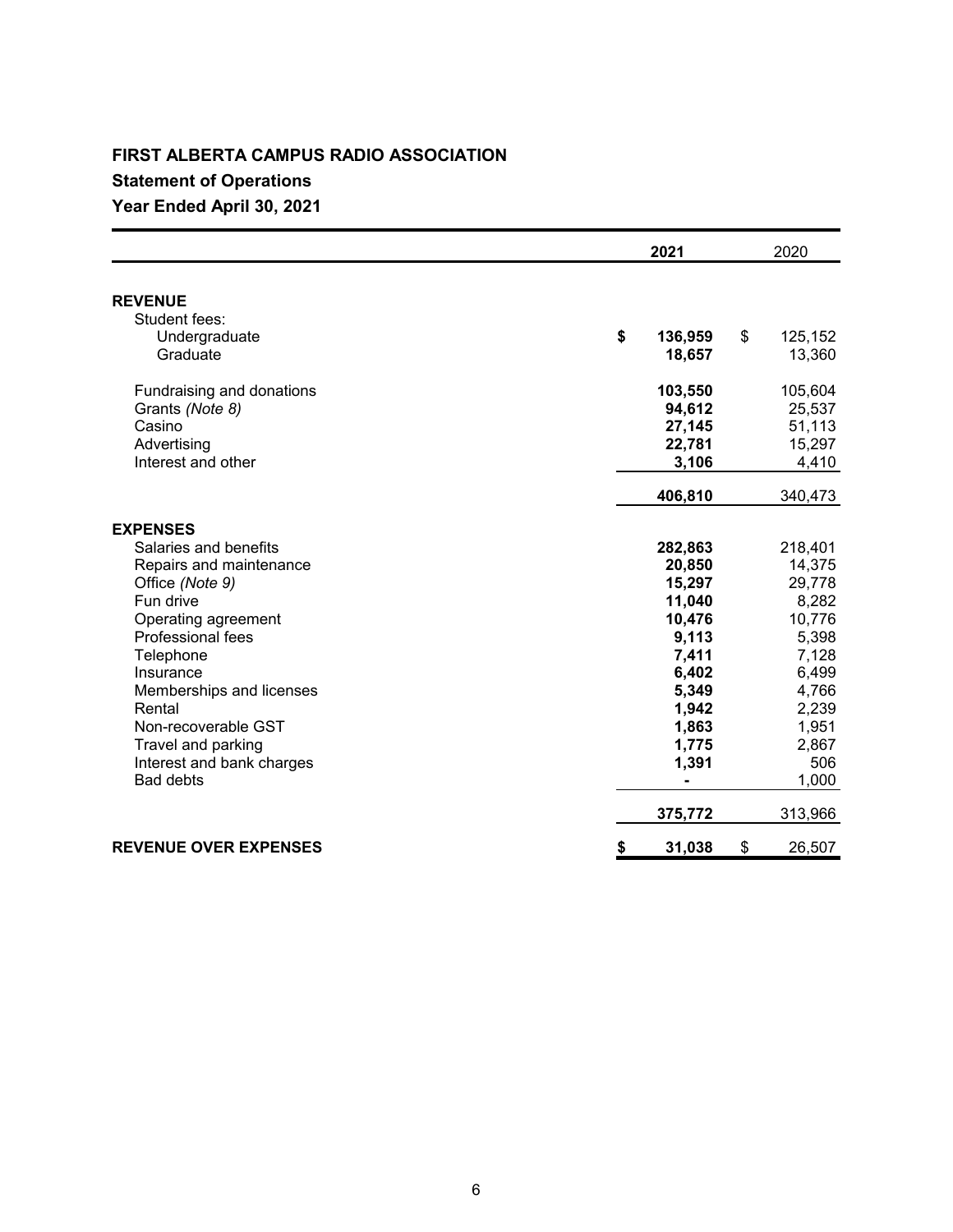# **FIRST ALBERTA CAMPUS RADIO ASSOCIATION Statement of Changes in Net Assets Year Ended April 30, 2021**

|                                                                               | Unrestricted                         | Internally<br>Restricted<br><b>Funds</b> | 2021                    | 2020                    |
|-------------------------------------------------------------------------------|--------------------------------------|------------------------------------------|-------------------------|-------------------------|
| <b>NET ASSETS - BEGINNING OF</b><br><b>YEAR</b>                               | \$<br>235,974 \$                     | 291,000                                  | \$<br>526,974           | \$<br>500,467           |
| Revenue over expenses<br>Transfer (Note 6)<br><b>NET ASSETS - END OF YEAR</b> | \$<br>31,038<br>91,000<br>358,012 \$ | ۰<br>(91,000)<br>200,000                 | \$<br>31,038<br>558,012 | \$<br>26,507<br>526,974 |
|                                                                               |                                      |                                          |                         |                         |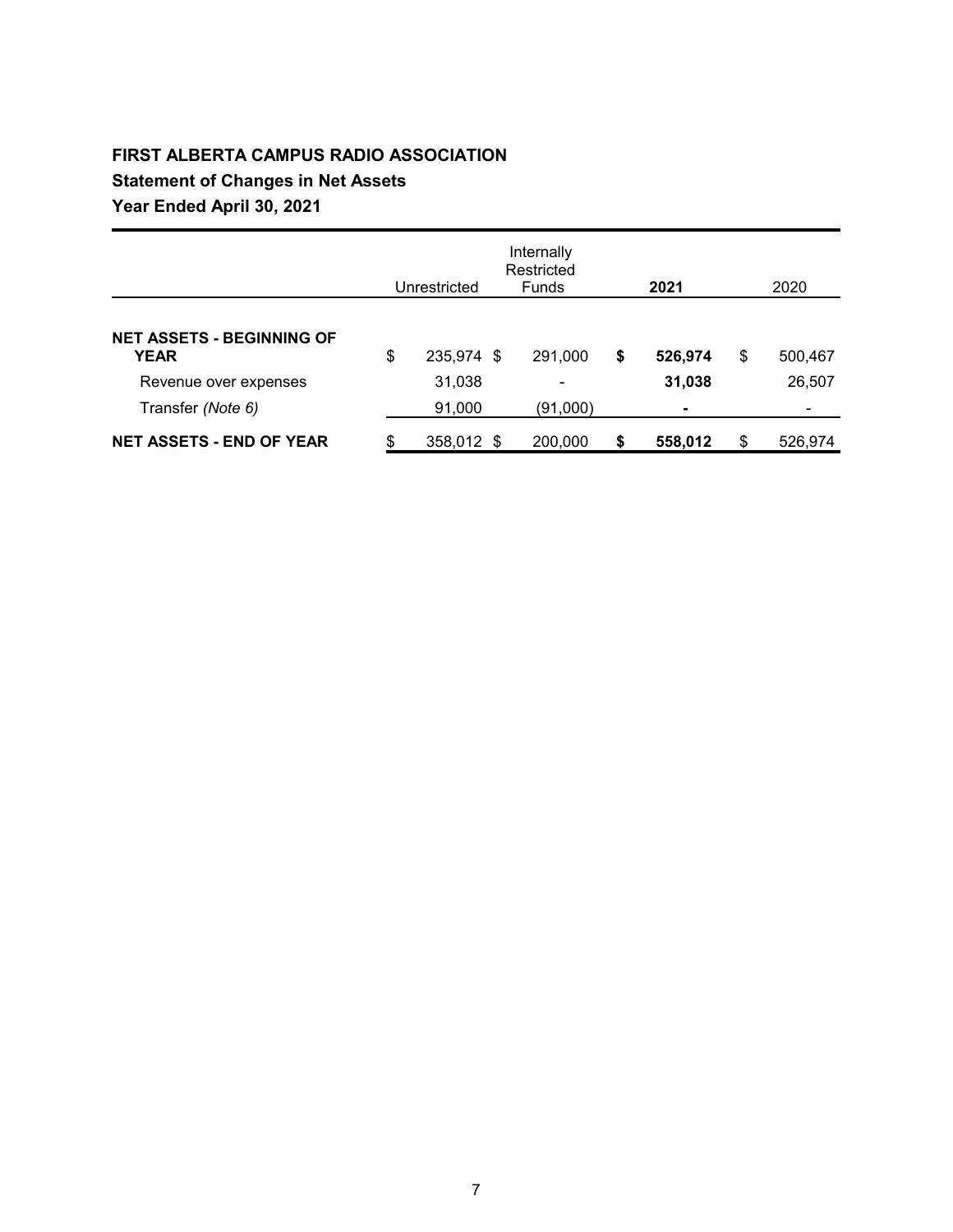## **FIRST ALBERTA CAMPUS RADIO ASSOCIATION**

## **Statement of Cash Flows**

## **Year Ended April 30, 2021**

|                                                                                                                                                       | 2021 |                                           |    | 2020                                 |  |  |
|-------------------------------------------------------------------------------------------------------------------------------------------------------|------|-------------------------------------------|----|--------------------------------------|--|--|
| <b>OPERATING ACTIVITIES</b><br>Revenue over expenses                                                                                                  | \$   | 31,038                                    | \$ | 26,507                               |  |  |
| Changes in non-cash working capital:<br>Accounts receivable<br>Prepaid expenses<br>Accounts payable and accrued liabilities<br>Deferred contributions |      | (119, 183)<br>2,450<br>40,829<br>(10,673) |    | 34,952<br>(3,719)<br>1,171<br>46,611 |  |  |
|                                                                                                                                                       |      | (86, 577)                                 |    | 79,015                               |  |  |
| (DECREASE) INCREASE IN CASH                                                                                                                           |      | (55, 539)                                 |    | 105,522                              |  |  |
| Cash - beginning of year                                                                                                                              |      | 587,550                                   |    | 482,028                              |  |  |
| <b>CASH - END OF YEAR</b>                                                                                                                             | \$   | 532,011                                   | S  | 587.550                              |  |  |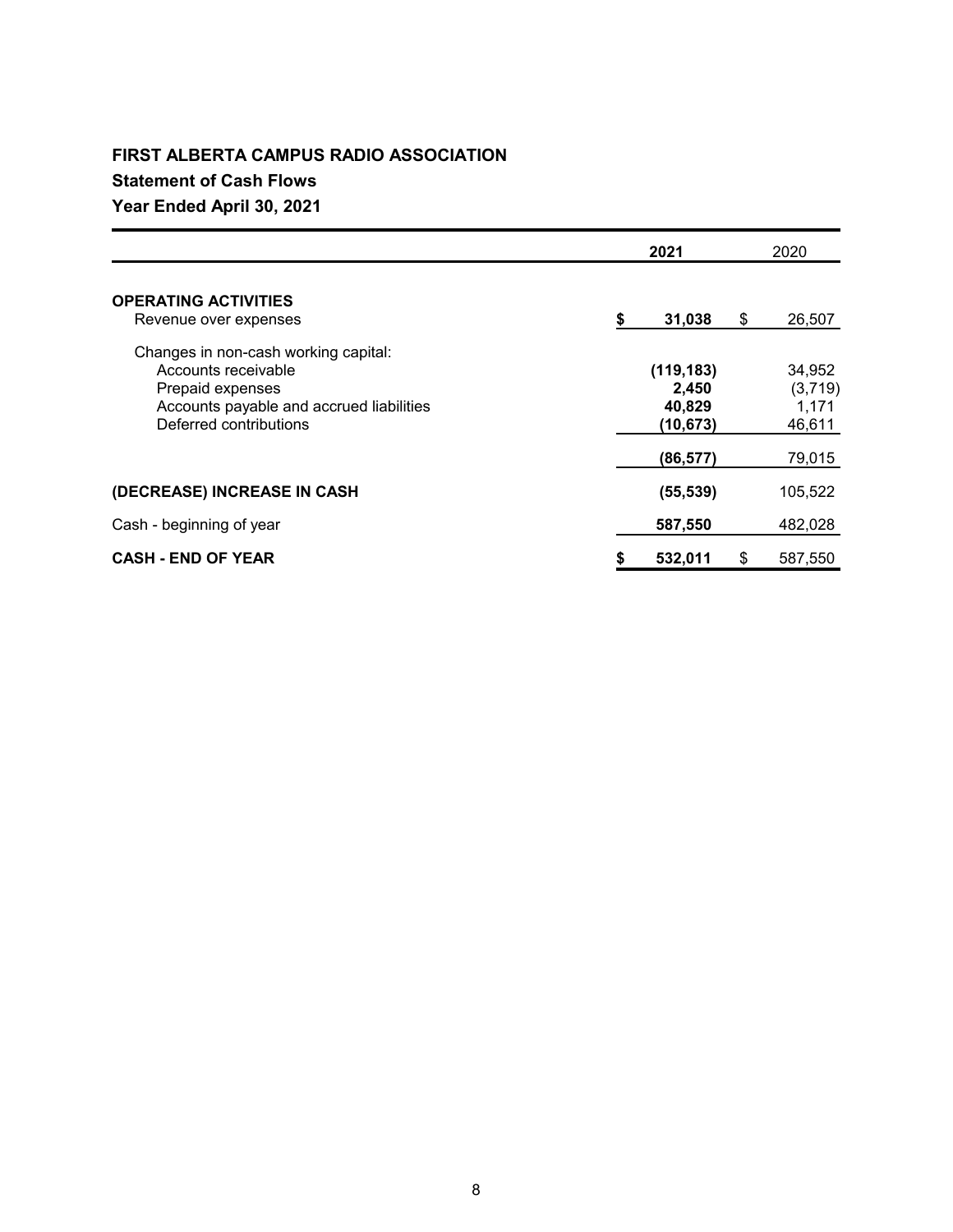## 1. NATURE OF OPERATIONS

First Alberta Campus Radio Association is incorporated under the Societies Act (Alberta) and operates as a not-for-profit entity which exists for the fundraising and operations of CJSR FM 88.5 radio station on the University of Alberta campus.

The Association is a registered charity under the Income Tax Act, and as such, is exempt from income taxes.

### 2. SIGNIFICANT ACCOUNTING POLICIES

#### Basis of presentation

These financial statements have been prepared in accordance with Canadian accounting standards for not-for-profit organizations.

#### Cash

Cash is defined as cash on hand and cash on deposit, net of cheques issued and outstanding at the reporting date.

#### Equipment

Equipment is expensed on acquisition and any proceeds from the sale of equipment is recognized as revenue when realized.

#### Contributed goods and services

The Association receives a substantial amount of volunteer time and effort, as well as donated goods to carry out its activities. Due to the difficulty in determining the fair value of these contributed amounts, they have not been recognized in these financial statements.

#### Revenue recognition

The Association follows the deferral method of accounting for contributions. Contributions, including operating grants, are included in revenue in the year in which they are received or receivable, with the exception that contributions to fund a specific future period's expenses are included in revenue in that later period.

Advertising revenue is recognized at the time a customer is invoiced and collection is reasonably assured.

Student fees are recognized as revenue when they are received or receivable and collection is reasonably assured.

Interest revenue is recognized when it is earned.

*(continues)*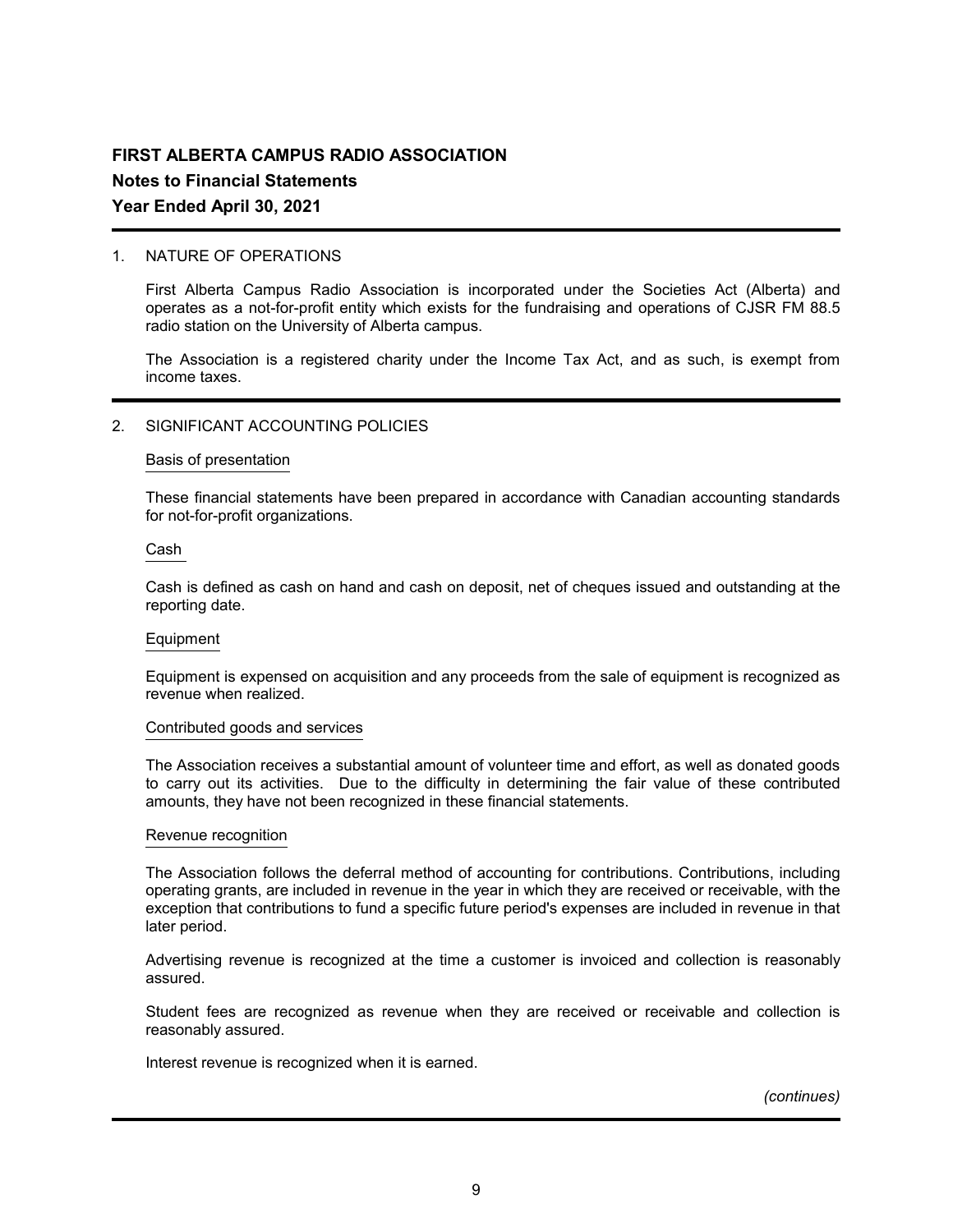## 2. SIGNIFICANT ACCOUNTING POLICIES *(continued)*

#### Financial instruments

Financial instruments are recorded at fair value when acquired or issued. In subsequent periods, financial assets with actively traded markets are reported at fair value, with any unrealized gains and losses reported in income. All other financial instruments are reported at amortized cost and tested for impairment at each reporting date.

## Use of estimates

The preparation of financial statements, in conformity with Canadian accounting standards for notfor-profit organizations, requires management to make estimates and assumptions that affect the amounts reported in the financial statements. Significant estimates include accrued liabilities and deferred contributions. By their nature, these estimates are subject to measurement uncertainty and actual results could differ.

## 3. RESTRICTED CASH

Cash includes \$21,252 (2020--\$48,397) in casino proceeds which can only be used in accordance with the licensing agreement with the Alberta Gaming, Liquor and Cannabis Commission.

## 4. ACCOUNTS PAYABLE AND ACCRUED LIABILITIES

Included in accounts payable and accrued liabilities is the following government remittance payable:

|                    | 2021   | 2020 |                          |  |
|--------------------|--------|------|--------------------------|--|
| Payroll deductions | 11,278 | S    | $\overline{\phantom{0}}$ |  |

## 5. DEFERRED CONTRIBUTIONS

A portion of the receipts received in the year are deferred to be recognized as revenue in future years as the related expenses are incurred. Deferred contributions consist of the following:

|                                                                                                               |   | 2021             | 2020         |
|---------------------------------------------------------------------------------------------------------------|---|------------------|--------------|
| Edmonton Community Foundation - policy grant<br>Casino                                                        | S | 21.500<br>21,252 | \$<br>48,397 |
| Government of Alberta - 2010 Community Spirit Program                                                         |   | 10,480           | 10,480       |
| Community Radio Fund of Canada                                                                                |   | 9,167            | 18,250       |
| Edmonton Community Foundation - Rapid relief grant<br>National Campus and Community Radio Association - Micro |   | 6,289            |              |
| grant for accessibility                                                                                       |   |                  | 2,234        |
|                                                                                                               |   | 68,688           | \$<br>79,361 |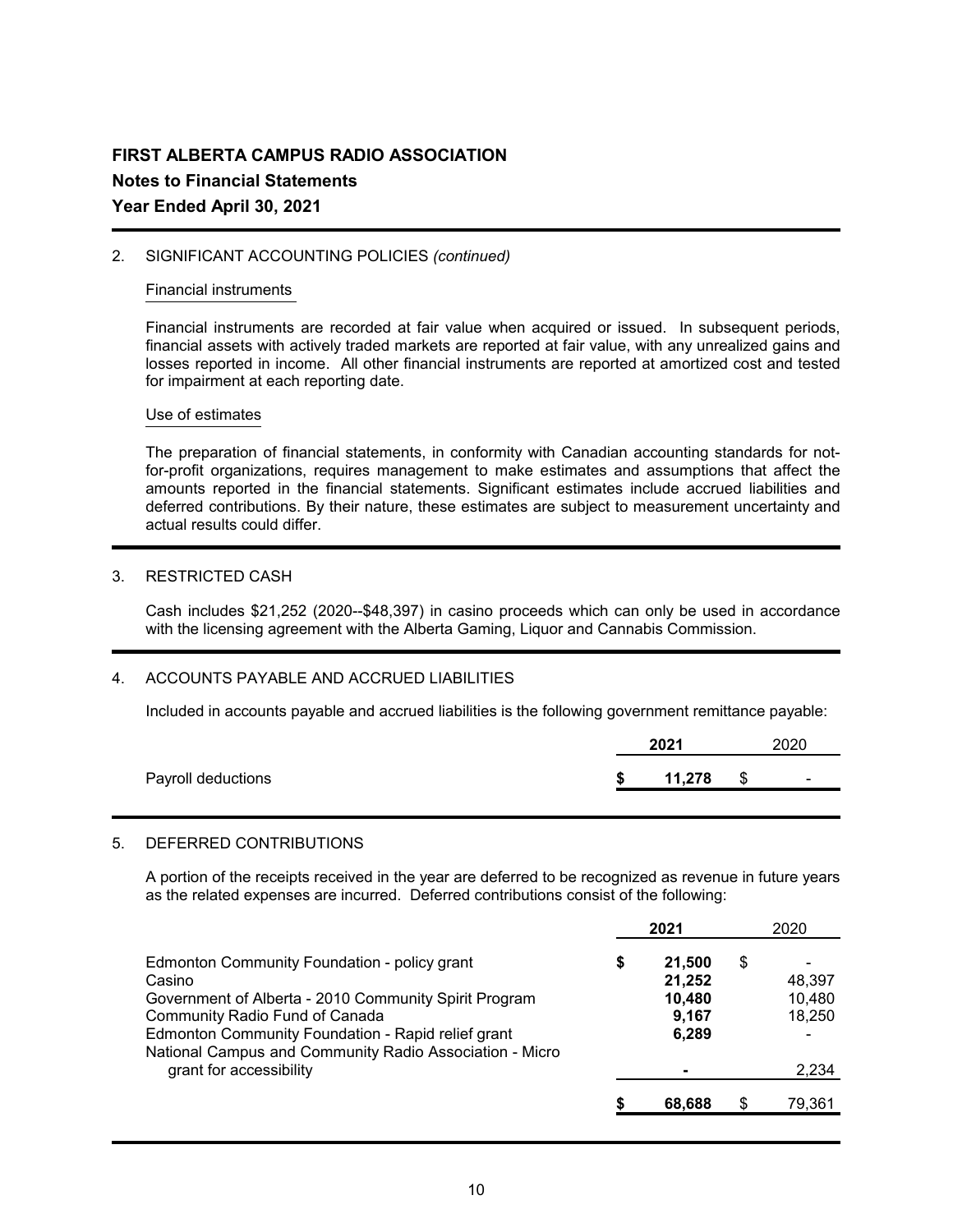## 6. INTERNALLY RESTRICTED FUNDS

The Association has a reserve fund for the purchase of a new transmitter. These funds can only be used with Board approval. During the current year, the board has approved the use of the funds. The current value of the fund is \$0 (2020--\$91,000).

The Association also has a stabilization fund. These funds are to ensure the long-term viability of the Association and can only be used with Board approval. The current value of the fund is \$200,000 (2020--\$200,000).

## 7. LEASE COMMITMENT

The Association leases studio space with the University of Alberta Students' Union which expires August 2022. Future minimum lease payments are as follows:

| 2022<br>2023 | \$ | 11,084<br>3,695 |  |
|--------------|----|-----------------|--|
|              | S  | 14,779          |  |

## 8. GRANTS

|                                                                                                                                                          | 2021 |                           | 2020 |                 |
|----------------------------------------------------------------------------------------------------------------------------------------------------------|------|---------------------------|------|-----------------|
| Community Radio Fund of Canada<br>Canadian Heritage - COVID relief<br>Canada summer job grant<br>National Campus and Community Radio Association - Micro | \$   | 58,333<br>22,636<br>8,042 | \$   | 20,000<br>4,054 |
| grant for accessibility<br>Edmonton Community Foundation - Rapid response grant                                                                          |      | 4,889<br>712              |      | 1,483           |
|                                                                                                                                                          |      | 94,612                    | \$   | 25,537          |

## 9. EQUIPMENT

The Association expensed the following equipment during the year, which is included as part of office expenses:

|                               | 2021 | 2020 |        |  |
|-------------------------------|------|------|--------|--|
| Office and computer equipment | 720  | \$   | 13.793 |  |